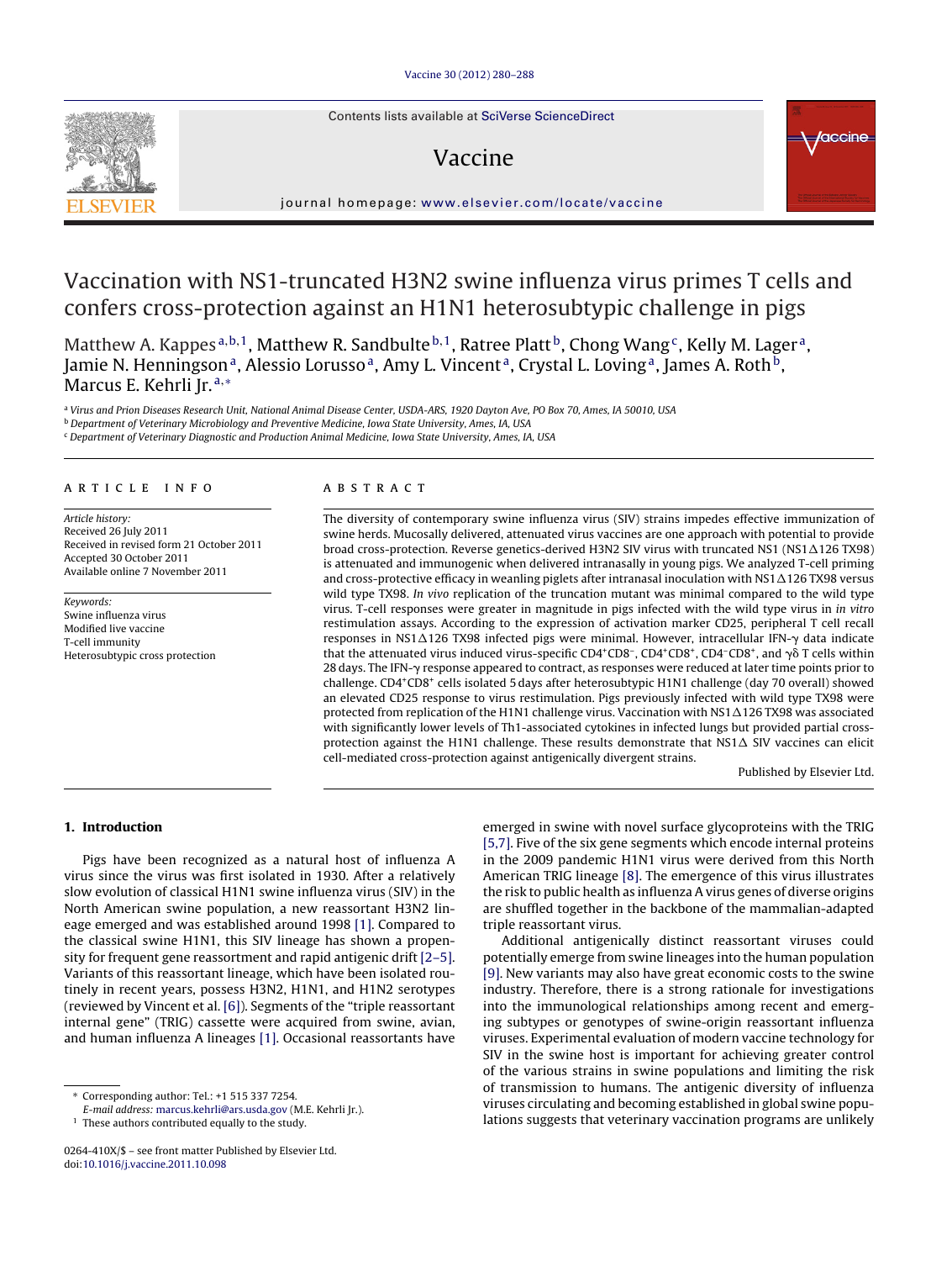<span id="page-1-0"></span>to produce neutralizing humoral immunity against all emerging strains. Therefore, an important consideration in evaluating candidate vaccines should be the degree to which they elicit crossreactive cell-mediated immunity. Although influenza-specific T cells do not provide sterilizing immunity, they protect more broadly than neutralizing antibodies against heterologous and heterosubtypic strains through viral clearance [\[10,11\].](#page-7-0) Broadly cross-reactive T cell epitopes are typically located in internal proteins of influenza viruses such as the nucleoprotein (NP) and matrix (M1) segments, which are more conserved than the surface hemagglutinin (HA) and NA glycoproteins [\[12–14\].](#page-7-0) Cellular immunity to influenza in the absence of cross-reactive antibody can markedly reduce viral replication in humans and pigs [\[15,16\].](#page-7-0)

Live virus vaccines are considered to be more effective than inactivated or non-replicating vaccines as inducers of cellular immunity, particularly for MHC class I-restricted T cells, but all licensed SIV vaccines in the US are based on inactivated virus antigens. Molecular approaches have been used to construct mutated SIV genomes which confer attenuated replication properties, including reduced NS1 suppression of type I interferon, dependence on the enzyme elastase for HA cleavage, and temperature-sensitive mutations in polymerase genes [\[17–19\].](#page-7-0) Truncation of NS1 protein in triple reassortant H3N2 strain A/Sw/Texas/4199-2/98, from a length of 230 amino acids to 126, produced a mutant with restricted replication in the swine respiratory tract but strong immunogenic properties [\[20\].](#page-7-0) Intranasal inoculation of pigs with this virus (NS1 $\Delta$ 126 TX98) resulted in robust protection against homologous challenge and significantly reduced viral replication and clinical signs upon challenge with a drift variant strain [\[21\].](#page-7-0) One likely factor in the partial heterologous protection was the production of mucosal IgA antibodies that had significant crossreactivity against the drift variant. No investigation was made into the priming of T cells subsets in the NS1 $\Delta$ 126 TX98 immunized pigs, but we hypothesize that cross-protection was mediated at least in part by the cell-mediated immune (CMI) response. A theoretical concern with live SIV vaccines, such as NS1  $\Delta$ 126 TX98, is the possibility that they would undergo reassortment with circulating strains and produce variants with altered virulence, transmissibility, or host range. This vaccine does not possess any novel genetic elements to contribute to the current circulating pool of influenza viruses as the parental H3N2 TRIG background from which the  $\rm N S1\Delta126$  TX98 vaccine strain was generated continues to circulate widely in the US swine population, and therefore concerns about the swine host acting as a mixing vessel in this context should be minimal [\[6\].](#page-7-0) Attenuated H1N1 SIVs made by introducing elastase dependent mutations also protected pigs against homologous and heterologous H1N1 challenge while eliciting significant T-cell responses and lung IgA titers against both strains [\[22\].](#page-7-0)

In the present investigation we analyzed the CMI response following NS1 $\Delta$ 126 TX98 or wild type virus vaccination by measuring ex vivo responses of each major T cell subset from vaccinated or unvaccinated pigs to attenuated or wild-type virus. Serum and peripheral blood mononuclear cells (PBMC) were collected at multiple time points following vaccination, the last of which was 5 days after heterologous H1N1 virus challenge. The heterologous challenge virus was a reassortant H1N1 (rH1N1) subtype isolated after classical swine H1N1 surface glycoproteins reassorted with H3N2 SIV [\[23\].](#page-7-0) The heterosubtypic challenge strain carries the TRIG cassette, which is common to the TX98-derived vaccine candidates ([Supplemental](#page-7-0) [Table](#page-7-0) [1\).](#page-7-0) Immunization with either attenuated or wild type virus elicited antigen-specific responses by peripheral T cells. After heterologous challenge of the immunized animals, Tcell sensitivity to viral stimulation was augmented again in both groups, but the phenotypic characteristics of responding cells were shifted markedly.

#### **2. Materials and methods**

#### 2.1. Viruses

The H3N2 isolate A/swine/Texas/4199-2/1998 (TX98) was propagated in allantoic cavities of 10-day old embryonated chicken eggs to produce an inoculum for vaccination. To limit recall responses to non-viral endogenous egg antigens, the IA04 H1N1 challenge viral stock was propagated in Madin-Darby canine kidney (MDCK) cells. The same strains were grown in MDCK cell cultures to generate recall antigen for ex vivo stimulation of T cells. Live influenza A virus  $NS1\Delta126$  TX98 was generated by reverse genetics, as previously described [\[17\],](#page-7-0) and propagated in allantoic cavities of 10-day old embryonated chicken eggs to produce an inoculum for vaccination. Sequences of IA04 were generated by 454 genome sequencing technology, complemented by Sanger sequencing to fill gaps, as described previously [\[24\].](#page-7-0) Sequence data covering portions of each TX98 gene segment were accessed from the NCBI database.

## 2.2. Experimental design

Twenty-four three-week old pigs were treated with ceftiofur crystalline antibiotic (EXCEDETM, Pharmacia & Upjohn Company) per manufacturer's recommended dose and randomly separated into groups of eight pigs to be housed for 1 week prior to immunization. All pigs were confirmed seronegative for SIV by hemagglutination inhibition (HI) assays against H1N1 and H3N2 antigens and free from detectable influenza infection by virus isolation from nasal swabs collected on the day of vaccination. At day 0, inocula were prepared by dilution in sterile phosphate buffered saline (PBS) and administered intranasally by slowly dripping 2 ml into the nasal cavity of each pig. Pigs in the non-vaccinated group received an intranasal sham inoculation. The second group received  $NSA\Delta126$ TX98 at a 50% tissue culture infectious dose (TCID<sub>50</sub>) of  $10^6$  per ml. The third group received wild type TX98 at a dose of  $10^6$  TCID<sub>50</sub>/ml. At day 65 post vaccination (dpv), all subjects were challenged with the wild type H1N1 influenza strain IA04 at a dose of  $10^6$  TCID<sub>50</sub>/ml. Pigs were observed for clinical signs for 5 days after challenge. Nasal swabs were obtained 0, 2, 4, 6, 65, 68, 70 dpv and serum samples were collected 0, 14, 28, 49, 56, 65, 70 dpv. Anticoagulated whole blood for isolation of mononuclear cells to assess CMI was collected 28, 49, 56, and 70 dpv. Pigs were euthanized and necropsied 5 days post challenge. Bronchoalveolar lavage fluid (BALF) was collected for virus titration as described previously, using 50 ml Minimum Essential Medium per lung lavage [\[21\].](#page-7-0) Viral titers were analyzed in nasal swab and BALF samples by a standard tissue culture infectious dose assay on MDCK cell monolayers. Fifty percent endpoint titers were computed by the Reed–Meunch method [\[25\].](#page-7-0) The presence of macroscopic lung lesions for all seven lung lobes was examined and scored as previously described [\[26\].](#page-7-0) All animal studies were conducted in accordance with the National Animal Disease Center's Institutional Animal Care and Use Committee.

## 2.3. Serology

Serum samples were heat inactivated at 56 ◦C for 30 min and treated with a 20% kaolin suspension (Sigma–Aldrich, St. Louis, MO) for 30 min, followed by adsorption with 0.5% turkey red blood cells to remove nonspecific agglutinins. HI tests were performed with 0.5% turkey red blood cells and MDCK-propagated TX98 virus, using standard techniques [\[27\].](#page-7-0)

### 2.4. Histopathology

Sections of lung tissue were collected from each animal and fixed in a 4% buffered formalin solution at time of necropsy for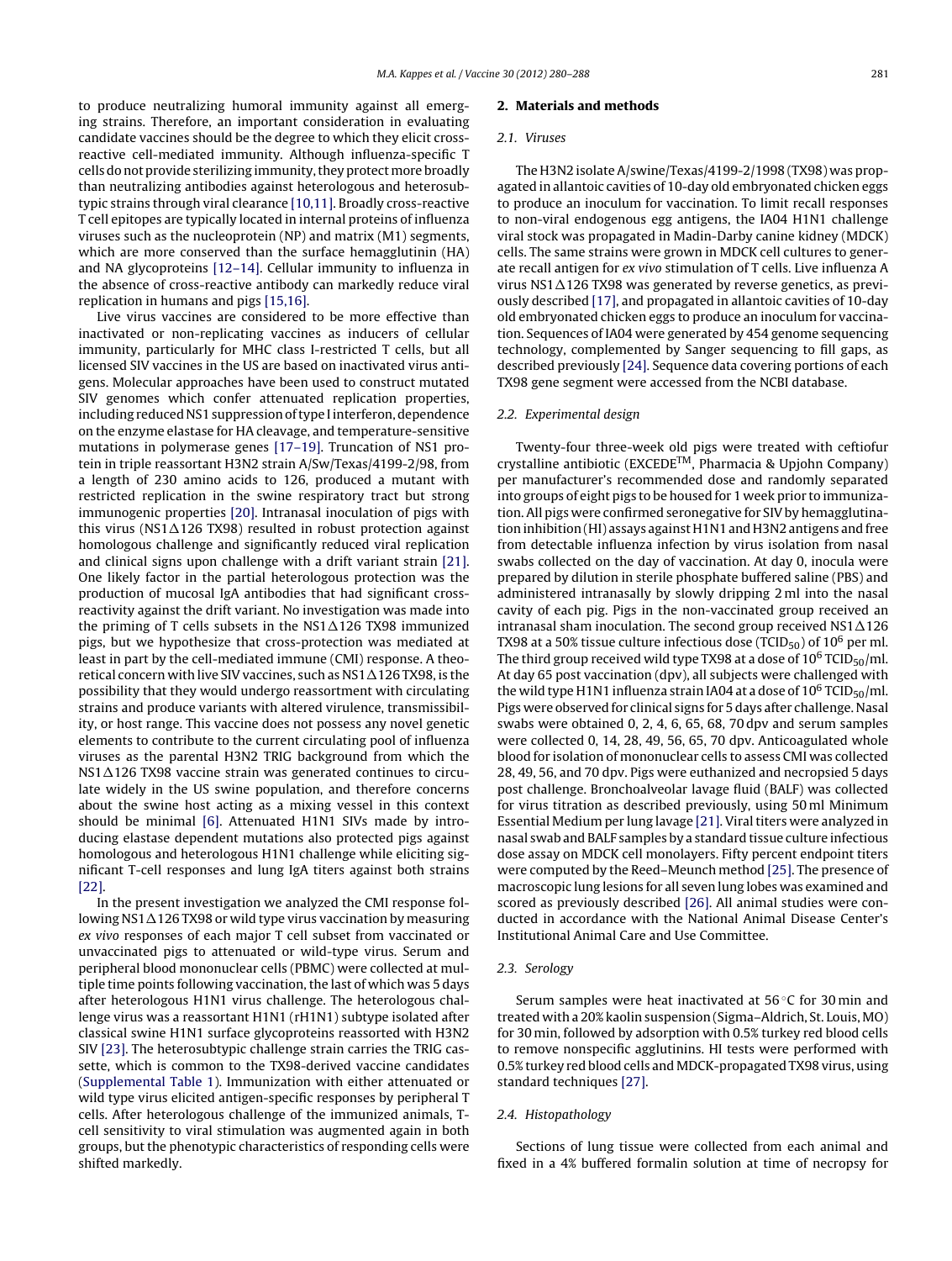histopathologic examination. A pathologist blinded to the study scored all tissues. Lung sections were examined for the percentage of airways with lesions, percentage of airways with epithelial changes, and percentage of airways with inflammation  $(1 = 0 - 25\%)$ 2 = 26–50%, 3 = 51–75%, 4 = 76–100%); severity of airway epithelial changes (0 = none, 1 = early, 2 = mild, 3 = moderate, 4 = severe); interstitial pneumonia (0 = none,  $1$  = mild,  $2$  = moderate, locally extensive, 3 = moderate, multifocal to coalescing, 4 = severe); as well as edema and neutrophilic infiltration  $(0 = none, 1 = mild,$ 2 = moderate, 3 = severe). Epithelial changes graded on a 5-point scale were as follows: 0, no lesions; 1, early epithelial changes characterized by focal to multifocal loss of cilia and epithelial degenerative changes; 2, mild epithelial flattening with loss of cilia and goblet cells; 3, moderate epithelial flattening with decreased thickness of respiratory epithelium, loss of cilia and goblet cells; 4, flattened epithelium with areas of mucosa covered by a single layer of cuboidal epithelium and epithelial loss (necrosis). Mean scores across all parameters were calculated for each pig.

## 2.5. Influenza-specific isotype ELISA

Influenza antigen and isotype-specific ELISAs were performed as previously reported [\[3\].](#page-7-0) Briefly, TX98 and IA04 virus supernatants were purified by ultracentrifugation and diluted to 100 HA units/50  $\mu$ L. Immulon-2 96-well plates were coated with 200 HA units per well overnight at room temperature. BALF samples collected the day of necropsy were treated with 10 mM dithiothreitol for 1 h at 37 °C to disrupt mucous and were assayed in triplicate for each strain and for each antibody isotype (IgG or IgA). Optical density (O.D.) readings were measured at 405 nm using an automated ELISA reader and the mean O.D. values were calculated for each triplicate reading.

#### 2.6. In vitro T-cell stimulation assays

Whole blood samples were collected in vacutainer cell preparation tubes with sodium citrate ( $CPT^{TM}$ , BD Diagnostics, Franklin Lakes, NJ) on 28, 49, 56, 70 dpv. Tubes were centrifuged at  $1500 \times g$ for 30 min at room temperature, and peripheral blood mononuclear cells (PBMCs) were collected. Remaining red blood cells were lysed by adding 2 volumes of buffered water (deionized water with 0.15 M Na<sub>2</sub>HPO<sub>4</sub> and 0.15 M KH<sub>2</sub>PO<sub>4</sub>) for 90 s followed by 1 volume of  $3\times$  PBS. PBMC were pelleted, washed an additional time with PBS, and resuspended in RPMI++ (RPMI 1640 with L-glutamine and 25 mM HEPES), supplemented with 15% fetal bovine serum (Atlanta Biologicals, Norcross, GA), penicillin (150 I.U./ml)/streptomycin (150  $\mu$ g/ml)/amphotericin B (0.38  $\mu$ g/ml) solution (Mediatech, Inc., Herndon, VA), and  $1.5 \,\mathrm{\upmu g/mol}$  gentamicin (Invitrogen, Grand Island, NY). Each PBMC suspension (10<sup>6</sup> cells in 200  $\mu$ L) was dispensed into multiple wells of a 96-well flat-bottomed tissue culture plate. One well received 50  $\mu$ L RPMI++ media as negative control. One well received 50  $\mu$ L concanavalin A (25  $\mu$ g/mL) as a mitogen control. Other wells received 50  $\mu$ L each of live or UV-inactivated wild type TX98 or live NS1 $\Delta$ 126 TX98, each at a titer of 10 $^6$  TCID $_{50}/$ mL. Plates were incubated in 5%  $CO<sub>2</sub>$  at 37 °C. After 4 days, PBMCs were transferred to 96-well round-bottomed tissue culture plates with 50  $\mu$ L protein transport inhibitor brefeldin A (BD Biosciences Pharmingen, San Diego, CA) per well and incubated for an additional 4 h. PBMC were washed once with PBS++ (PBS with 0.5% bovine serum albumin and 0.1% sodium azide). The primary antibody mix for surface antigens  $(50 \,\mu L)$  was added and incubated at room temperature (RT) for 15 min. The primary antibody mix consisted of mouse anti-swine CD4 (IgG2b), mouse anti-swine CD8 (IgG2a), mouse anti-swine  $\gamma$  $\delta$  TCR (IgG1, directly conjugated with fluorescein isothiocyanate), and mouse anti-swine CD25 (IgG1, directly conjugated with phycoerythrin) in PBS++. All monoclonal antibodies were purchased from VMRD (Pullman, WA; cat # 74- 12-4, 76-2-11, PGBL22A and PGBL25A, respectively) and titrated to optimal dilutions for labeling. Direct conjugation of fluorochromes to monoclonal antibodies was performed by Chromaprobe (Maryland Heights, MO). PBMC were washed twice with PBS++ and  $50 \mu$ L of secondary antibody mix was added to all wells and incubated at RT for 15 min. The secondary antibody mix consisted of goat anti-mouse IgG2b-PE-Cy-7 (cat# 1090-17, Southern Biotech, Birmingham, AL) and goat anti-mouse IgG2a-PE-TR (cat# M32217, Caltag Laboratories, Burlingame, CA) diluted in PBS++ at optimal dilutions determined by titration (dilution factors are available upon request). PBMC were washed 3 times with PBS++.

For intracellular staining, PBMC were incubated with  $100 \mu L$  BD cytofix-cytoperm solution (BD Biosciences Pharmingen) at RT for 30 min. The primary antibody mix  $(50 \mu L)$ , consisting of rabbit antiswine IFN- $\gamma$  (cat # AT-3072, MBL International, Woburn, MA) and mouse anti-swine IL-10 biotin (IgG1, cat # 3075, MBL International, Woburn, MA) in BD perm-wash solution, was added to PBMC's and incubated at RT for 15 min, followed by 2 washes with BD permwash solution. The secondary antibody reagent mix, consisting of goat anti-rabbit IgG-AF700 (Alexa Fluor 700, cat# A21038, Invitrogen) and streptavidin-PerCP-Cy5.5 (cat# 551419, BD Biosciences Pharmingen) in BD perm-wash solution, was added and incubated at RT for 15 min. Plates were washed 3 times with BD perm-wash solution. A 1% solution of ultrapure formaldehyde (Polyscience, Warrington, PA) in PBS (250  $\mu$ L) was added to all wells followed by transfer of treated cells to flow tubes (Falcon, BD Labware) and kept in the dark at 4 ◦C until flow cytometric analysis. The FACSCanto cytometer (BD Biosciences, San Jose, CA) was used to analyze the samples at the Flow Cytometry Facility, Iowa State University. Data were collected from at least 10,000 live cells per sample, based on light scatter properties and were analyzed using FlowJo software (Tree Star Inc, Ashland, OR). Four T-cell subsets were defined by surface markers as follows: CD4<sup>+</sup>CD8<sup>-</sup>γδ TCR<sup>-</sup>, CD4<sup>+</sup>CD8<sup>+</sup>γδ TCR<sup>-</sup>, CD4<sup>-</sup>CD8<sup>+</sup> $\gamma\delta$  TCR<sup>-</sup>, and CD4<sup>-</sup>CD8<sup>-</sup> $\gamma\delta$  TCR<sup>+</sup>. Expression indices (EI) were calculated for the CD25, IFN- $\gamma$ , and IL-10 responses of virus antigen-stimulated T-cell subsets. Each EI was computed, using CD25 as the target for example, (%CD25 positive cells  $\times$  geometric mean fluorescence intensity) for cells stimulated with virus, divided by the same target for control media-treated cells of the same T-cell subset of the same animal.

#### 2.7. Cytokine analysis

A 1 ml aliquot of BALF was centrifuged at  $300 \times g$  for 10 min at 4 ◦C to pellet cellular debris. The cell-free BALF was used to assay for levels of IL-1β, IL-8, IL-6, TNF- $\alpha$ , IL-2, IL-4, IL-12p70, IFN- $\gamma$ , and IL-10 by SearchLight multiplex ELISA performed according to the manufacturer's recommendations (Aushon Biosystems, Billerica, MA). The average of duplicate samples for each sample was used for statistical analysis.

#### 2.8. Statistics

Lung lesion scores,  $log_2$ -transformed HI titers, and  $log_{10}$ transformed viral titers data were analyzed using a mixed linear model for repeated measures (Proc Mixed, SAS for Windows, Version 9.2, SAS Institute Inc., Cary, NC, USA). Covariance structures within pigs across time were tested and modeled using the REPEATED statement to determine the optimal covariance structure. Linear combinations of the least squares means estimates were used in a priori contrasts after testing for a significant ( $p < 0.05$ ) treatment group effect. Comparisons were made between each group at each time-point using a 5% level of significance ( $p < 0.05$ ) to assess statistical differences. Cytokine concentrations were analyzed by one-way ANOVA in JMP software (SAS Institute, Cary,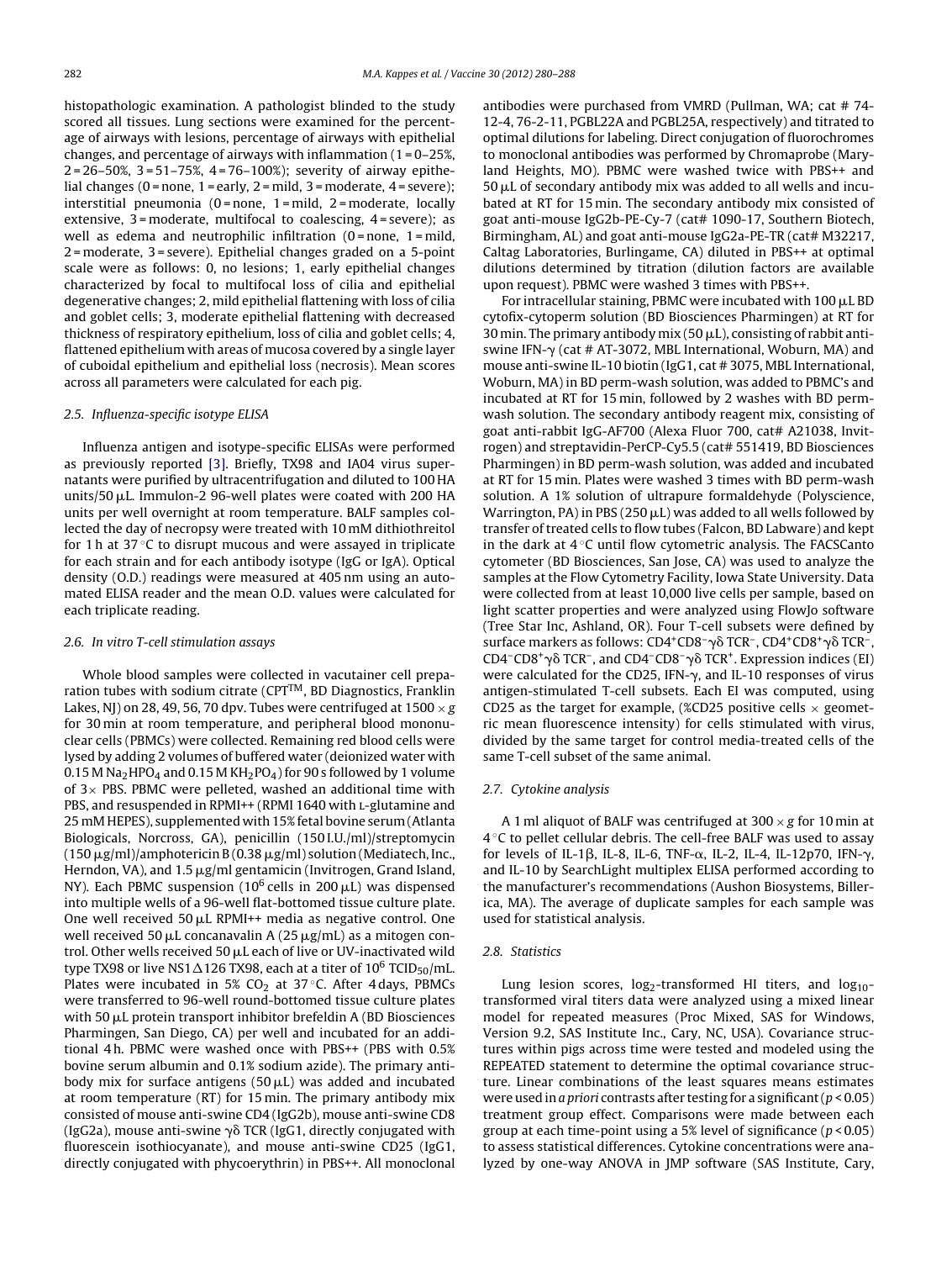

**Fig. 1.** Nasal shedding of virus following primary immunization. Nasal swabs collected 2, 4, and 6 days after inoculation with wild type TX98 (H3N2), NS1  $\Delta$ 126 TX98, or sham inoculum were titrated by infectivity on MDCK cell monolayers. Titers were computed from results of replicate dilutions by the Reed–Muench method. Values are reported as group mean  $\pm$  SE.

NC) and isotype ELISA data were analyzed by two-way ANOVA (v5.04 GraphPad Prism, La Jolla, CA). Where ANOVA showed significant differences among groups, the Tukey post-test was applied for pairwise comparisons. In vitro T-cell EI values were natural log-transformed and analyzed by repeated measures ANOVA and controlled pairwise comparisons, using the Glimmix procedure in SAS. Data from 49 and 56 dpv assays (representing secondary responses immediately preceding challenge infection) were pooled as a single prechallenge data point for the repeated measures analysis.

#### **3. Results**

## 3.1. Vaccine virus replication in naïve pigs

TX98 mutants with truncated NS1 replicated much less extensively in the upper respiratory tract than wild type TX98 (Fig. 1). The wild type virus, administered intranasally, replicated sufficiently to produce nasal swab viral titers of approximately  $10^4$  TCID<sub>50</sub>/ml through day 4. The mean titer dropped below 10 TCID $_{50}$ /ml on day 6. In pigs vaccinated with the attenuated NS1 $\Delta$ 126 TX98 mutant, the mean viral titers did not exceed 10 TCID $_{50}$ /ml on days 2 or 4, and no virus was detected on day 6. This disparity in wild type TX98 and NS1 $\Delta$ 126 TX98 replication *in vivo* is consistent with the attenuated phenotype in previously reported results [\[17\].](#page-7-0)

#### 3.2. Immune responses to vaccine or primary infection

Hemagglutination inhibition titers indicated that pigs seroconverted in response to NS1 $\Delta$ 126 TX98 vaccination, but were below the conventional protective threshold of 40 HI units (Fig. 2A). Whereas the wild type TX98 elicited geometric mean HI titers greater than 80 at day 14 and thereafter, the geometric mean HI titers of NS1 $\Delta$ 126 TX98 vaccinates peaked at 20 HI Units. The negative control group had no detectable HI antibodies throughout the study. Therefore, while NS1 $\Delta$ 126 TX98 elicited only modest levels of HI antibody, the results demonstrate measurable peripheral antibody responses to the vaccine.

While the wild type TX98 immunization did generate significantly higher serum HI antibody titers, antibody isotype ELISAs performed with BALF samples demonstrated no statistical difference between the NS1 $\Delta$ 126 TX98 and the wild type TX98 groups irrespective of isotype (IgG or IgA) or antigen (TX98 or IA04) (Fig. 2B). These data indicate that, at least in lungs, NS1 $\Delta$ 126 TX98 vaccine elicited a mucosal antibody response equivalent to that



**Fig. 2.** Antibody response to vaccination. (A) Geometric mean serum hemagglutination inhibition (HI) titers against the H3N2 vaccine backbone, TX98, in samples collected through the day of heterologous challenge infection (d65). HI titration was performed with turkey red blood cells, beginning with a 10-fold dilution of serum. No positive titers were measured from the non-vaccinated control animals. The wild type TX98 treatment group was statistically different from all other treatment groups starting on day 14 post vaccination and continuing throughoutthe end ofthe study ( $p$  < 0.01). (B) BALF collected at time of necropsy [5 dpi, 70 dpv] was assayed in triplicate for levels of influenza specific IgG and IgA antibodies against purified whole virus antigens, either homologous TX98 or heterologous IA04 (H1N1). Values are reported as group mean  $\pm$  SE O.D. values for each treatment group.

induced by wild type TX98 virus, including comparable levels of cross-reactive antibodies to the H1N1 virus.

We monitored induction of CMI after vaccination by in vitro T cell stimulation assays. Flow cytometry was used tomeasure changes in cell surface expression of the activation marker CD25 (IL-2 receptor  $\alpha$ -chain) and the production of the cytokines interferon- $\gamma$  (IFN- $\gamma$ ) and interleukin-10 (IL-10) in cells isolated from peripheral blood. As with the serological data, results of these assays indicate an increase in magnitude of T cell priming following wild type TX98 inoculation compared to  $NSI\Delta126$  TX98 ([Fig.](#page-4-0) 3). Antigen-driven CD25 upregulation of all four major T cell subsets was low-toundetectable after vaccination with  $NSA\Delta126$  TX98 and before virus challenge [\(Fig.](#page-4-0) 3A). Wild type TX98 inoculation, in contrast, primed for statistically significant increases in CD25 responses of  $CD4^+CD8^+$  T cells on day 28. In the time period that immediately preceded heterosubtypic challenge (day  $46/56$ ), the wild type TX98 group continued to show a statistically significant increase in CD25 EI in all subsets except CD4<sup>+</sup>CD8<sup>-</sup> cells.

However, intracellular IFN- $\gamma$  data from day 28 demonstrate that an antigen-specific T-cell response was primed by  $\text{NS1}\Delta\text{126}$  TX98 vaccination. For all four subsets of T cells, elevated virus-specific IFN--responses were statistically significantin groups primed with  $NS1\Delta126$  TX98 or wild type virus [\(Fig.](#page-4-0) 3B). Later, in the day 49/56 time period, only pigs primed with wild type virus had significant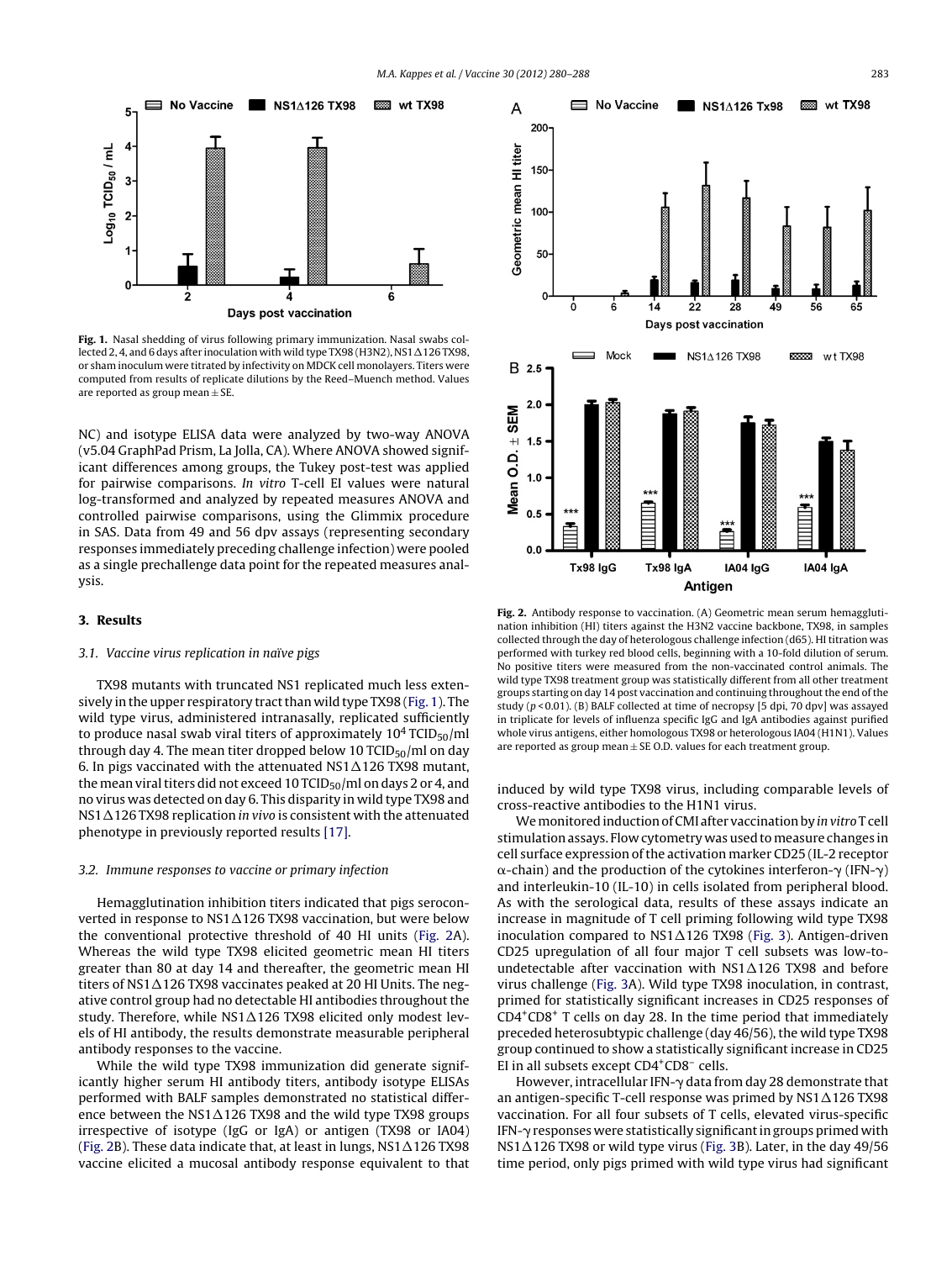<span id="page-4-0"></span>

**Fig. 3.** Flow cytometry-based analyses of T-cell priming. Pigs were immunized on day 0, with either wild type TX98 (H3N2), NS1  $\Delta$ 126 TX98, or a sham inoculum. PBMC were isolated early after immunization (day 28), twice in the period immediately before challenge (day 49 and day 56), and 5 days after heterologous H1N1 challenge with IA04 (day 70). PBMC were dispensed into tissue culture plates with live TX98 (H3N2) virus or media alone, and incubated for 4 days, concluding with 4 h of Brefeldin A treatment. T cells were fluorescently labeled with antibodies specific to subset markers CD4, CD8, and  $\gamma\delta$  TCR; activation marker CD25; and intracellular cytokines IFN- $\gamma$  and IL-10. Expression indices were calculated for CD25 (A), IFN-y (B), and IL-10 (C), as described in Section [2.](#page-1-0) Horizontal bars marked with one or two asterisks denote statistically significant differences between groups (\*p < 0.05; \*\*p < 0.001). Values are reported as group mean  $\pm$  SE.

IFN- $\gamma$  recall response (CD4<sup>+</sup>CD8<sup>+</sup> and  $\gamma\delta$  T-cell subsets). Wild type TX98 inoculation primed for a modest increase in intracellular IL-10 levels in  $\gamma\delta$  TCR<sup>+</sup> cells, but NS1 $\Delta$ 126 TX98 vaccination did not (Fig. 3C).

## 3.3. Heterosubtypic challenge

Pigs in all three treatment groups were challenged with the H1N1 isolate IA04, differing in subtype of both major glycoproteins as compared to TX98. Thus, the challenge virus was heterosubtypic to the vaccine strain in regard to surface glycoproteins, but internal genes of the two strains had higher similarity. The predicted amino acid sequence identities between TRIG segments of these two viruses were >90%, whereas HA and NA identities were considerably lower (40–50%) [\(Supplemental](#page-7-0) [Table](#page-7-0) [1\).](#page-7-0) Shedding of the heterosubtypic challenge virus was monitored in nasal swabs collected 3 and 5 days post-infection. At 3 days post-infection (dpi), nasal swab virus titers were approximately  $10^3$  TCID<sub>50</sub>/ml, regardless of the vaccine treatment group [\(Fig.](#page-5-0) 4A). The lack of early protection against replication in vaccinated animals was expected, given the difference in subtype between vaccine and challenge strains. By 5 dpi, however, there were significant differences in virus titers among vaccine treatment groups ([Fig.](#page-5-0) 4B). In pigs given the sham inoculation with no SIV antigen, nasal swab titers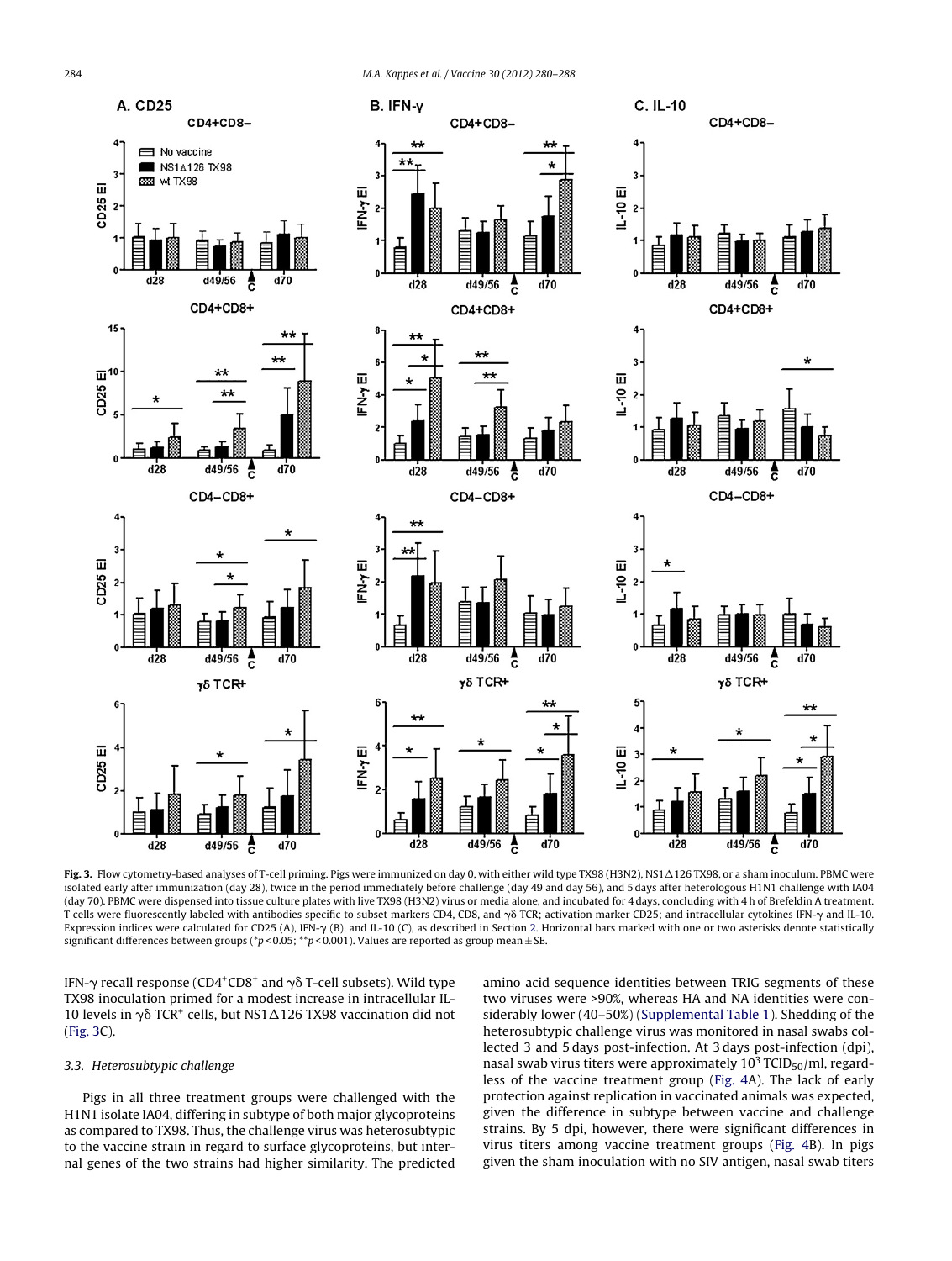<span id="page-5-0"></span>

**Fig. 4.** Viral shedding after heterologous H1N1 virus challenge. Sixty-five days after primary immunization, all treatment groups were inoculated intranasally with IA04. Nasal swabs were collected at 3 and 5 days post infection. BAL fluid was collected from lungs at necropsy (day 5). Each specimen was titrated by infectivity on MDCK cell monolayers. Titers were computed from results of replicate dilutions by the Reed-Muench method. Log<sub>10</sub>-transformed data were analyzed by one-way ANOVA and the Tukey HSD test for pairwise comparisons. Horizontal bars linking two treatment groups denote statistically significant differences in mean titer between groups ( $p$  < 0.05).

remained approximately  $10^4$  TCID<sub>50</sub>/ml. In contrast, very little virus was detectable in pigs that had been primed by wild type H3N2 virus inoculation. Virus shedding by NS1 $\Delta$ 126 TX98 vaccinated pigs at 5 dpi was intermediate; almost 100 fold lower than in the non-vaccinated controls. Virus was also titrated in BALF samples collected upon necropsy at 5 dpi (Fig. 4C). By this parameter there was an even greater disparity between non-vaccinated animals and those that had been immunologically primed with attenuated or wild type TX98. The mean BALF titer in the naïve group exceeded  $10<sup>5</sup> TCID<sub>50</sub>/ml$ , significantly different from the mean titers in both groups with prior heterosubtypic immunity, which were between  $10<sup>1</sup>$  and  $10<sup>2</sup>$  TCID<sub>50</sub>/ml. In contrast to nasal swab titers, 5 dpi BALF titers did not show a difference in protection between groups primed with wild type TX98 versus attenuated NS1 $\Delta$ 126 TX98.

Groups immunized with NS1 $\Delta$ 126 TX98 or wild type TX98 did not have reduced lung lesions after heterologous IA04 challenge (5 dpi), compared with the non-vaccinated group. Mean macroscopic lesion scores (percentage of surface area  $\pm$  standard error) of the non-vaccinated, NS1 $\Delta$ 126 TX98, and wild type TX98 groups after challenge were  $5.6 \pm 0.7$ ,  $9.5 \pm 0.8$ , and  $12.1 \pm 2.6$ , respectively. The difference between non-vaccinated and wild type TX98 groups was statistically significant (p=0.021), but the NS1 $\Delta$ 126 TX98 group's mean score was intermediate between the two, and not significantly different from either of them. Lung sections examined by histology showed no statistically significant difference between the microscopic lung lesion scores of non-vaccinated (1.59  $\pm$  0.24),  $NST\Delta 126$  TX98 (1.72 $\pm$ 0.31), and wild type TX98 (1.63 $\pm$ 0.46) groups ([Supplemental](#page-7-0) [Fig.](#page-7-0) [1\).](#page-7-0)

## 3.4. BALF cytokine levels after challenge

T cell-associated cytokines were analyzed in BALF samples collected 5 days following heterosubtypic challenge (Fig. 5). The levels of interleukin-2 (IL-2) and TNF- $\alpha$  were moderately but significantly higher in the group primed with wild type TX98 than in the non-vaccinated or NS1 $\Delta$ 126 TX98 groups. The difference was more pronounced in terms of IFN- $\gamma$ , as pigs primed with wild type TX98 had 4–5 times higher levels than pigs in the other groups. There were no significant differences in IL-10 protein concentrations among groups in BALF post-challenge.

## 3.5. Antigen-specific T cell responses following heterosubtypic challenge infection

We collected PBMC from pigs a final time at 5 dpi (70 dpv) and assayed T cells for in vitro activation and cytokine secretion



Fig. 5. Cytokine detection in bronchoalveolar lavage fluid samples of pigs 5 days post IA04 (H1N1) challenge infection. Cytokines were assayed by multiplex ELISA. The average of duplicate samples for each pig were used for statistical analysis. Statistical analysis was by one-way ANOVA and the Tukey test for pairwise comparisons. Horizontal bars linking two treatment groups denote statistically significant differences between groups (p < 0.05).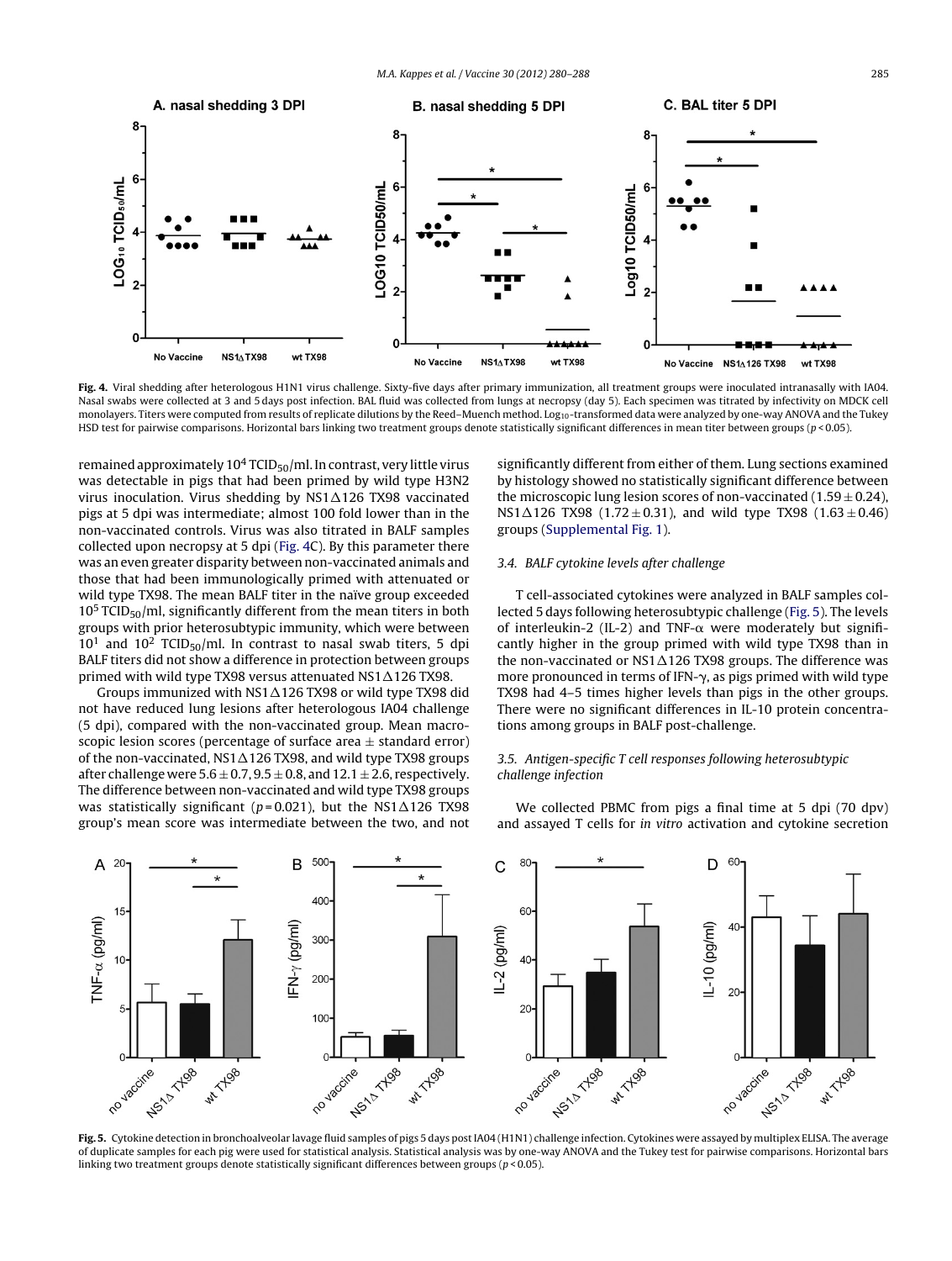in response to wild type TX98 stimulation. The IFN- $\gamma$  data from Day 70 suggested a modest anamnestic response by CD4<sup>+</sup>CD8<sup>-</sup> and  $\gamma$ ồ T-cells of pigs initially exposed to wild type TX98 ([Fig.](#page-4-0) 3B). Heterologous challenge did not lead to a measurable rise in the IFN- $\gamma$  response of the CD4 $^{\mathrm{+}}$ CD8 $^{\mathrm{+}}$  T cells. However, the most notable change in in vitro recall responses of T cells after challenge was in the CD25 expression index of CD4<sup>+</sup>CD8<sup>+</sup> cells. Prior to heterosubtypic challenge, this response was only statistically significant in the wild type TX98-primed treatment group. After challenge,  $CD4^+CD8^+$  T cells from the NS1 $\triangle$ 126 TX98 group showed an abrupt anamnestic increase in virus-stimulated CD25 expression compared with corresponding T cells from the non-vaccinated group [\(Fig.](#page-4-0) 3A). This indicates the NS1 $\Delta$ 126 TX98 vaccine induced a CD4+CD8+ T cell memory response, despite the absence of detectable levels in pre-challenge peripheral blood samples.

### **4. Discussion**

Multiple molecular strategies have been developed in recent years for the design of live-attenuated influenza A vaccine candidates. NS1 deletion or truncation attenuates an influenza virus by reducing its ability to antagonize the type I IFN response [\[28\].](#page-7-0) It was hypothesized that this class of mutant viruses would elicit robust adaptive immune responses, despite attenuated replication, because restraints on the early innate response would be relaxed. Indeed, viruses with deleted or truncated NS1 have been shown to protect against virulent challenge in mice and pigs [\[20,29\].](#page-7-0) A recent study investigated adaptive immune responses in mice given intranasal inoculation with H1N1 strain A/Puerto Rico/8/1934 (PR8) mutated by deletion or truncations of NS1 [\[30\].](#page-7-0) In that study, even the most attenuated (NS1 deletion mutant, which did not replicate to a detectable level) and intermediately attenuated (126 amino acids, equal in length to our TX98 NS1 $\Delta$ 126) mutant viruses elicited long-term systemic T- and B-cell responses, including CD8 T cells that expanded after secondary challenge. There appear to be parallels between those observations in mice and our observations in pigs immunized with a similar NS1 $\Delta$ 126 TX98 construct. In both models, only very low levels of vaccine virus replication were detectable in the days following intranasal inoculation, and serum HI antibody responses were lower than those induced by wild type virus. Nonetheless, in both models the vaccines primed antigen-specific T cells, whose numbers were sharply elevated upon subsequent infection of the host. Pigs receiving intranasal NS1 $\Delta$ 126 TX98 also had influenza-specific IgA and IgG in BALF; these mucosal antibody levels were indistinguishable from levels in pigs primed with wild type TX98.

In general, we observed greater T-cell priming in pigs immunized with wild type TX98 infection than in pigs given the attenuated NS1 $\Delta$ 126 TX98 vaccine, especially in terms of CD25 and IFN- $\gamma$  expression. Cytokine analysis of BALF samples after H1N1 challenge also suggests that more T cells producing Th1 type cytokines were present in lungs of pigs primed with wild type TX98. Consistent with these immunological data, the nasal shedding of heterosubtypic H1N1 challenge virus was controlled more rapidly in wild type TX98-primed animals, although the two groups had similar low viral loads in the BALF. Although the wild type TX98 group had the greatest heterologous protection in terms of viral shedding, possibly due to T-cell memory, it also had the highest macroscopic lung lesion scores at necropsy. Conversely, pigs given the sham vaccine had much higher lung viral titers than other groups, but significantly lower macroscopic lung lesion scores. It has been recognized that cellular immune mediators in lungs can cause collateral tissue damage in the process of clearing viral infections (reviewed by Bruder et al. [\[31\]\).](#page-7-0) In this study, significantly elevated levels of TNF- $\alpha$ , IL-2 and IFN- $\gamma$  were measured

in the BALF of the wild type TX98 treatment group as compared to the non-vaccinated controls. The elevated cytokine data and increased lung pathology resulting from the more reactive immune response primed by wild type TX98 infection may indicate a tradeoff between protection and pathology in the influenza infected hosts.

In our study, immunization with live or attenuated virus primed both the CD4<sup>+</sup>CD8<sup>-</sup> and CD4<sup>+</sup>CD8<sup>+</sup> T-cell populations for early IFN-- recall responses. In subsequent assays, prior to challenge, these IFN-γ responses leveled off or declined. After heterologous challenge the characteristic recall responses of these two CD4<sup>+</sup> populations became noticeably different, as CD4+CD8+ cells shifted to a profile of strong CD25 upregulation and low IFN- $\gamma$  secretion. This is consistent with the established properties of porcine CD4+CD8+ T cells, which are unique compared to other mammalian hosts in their high frequency outside the thymus [\[32\].](#page-7-0) The porcine CD4+CD8+ population contains memory T helper cells that recognize antigens in an MHC class II-restricted manner [\[33\].](#page-7-0) The CD4+CD8+ are multifunctional, as they express perforin and mediate antigen-specific cytolytic activity against virus-infected target cells [\[34,35\].](#page-7-0) It is not clear why the CD4+CD8+ CD25 EI responses of animals vaccinated with NS1 $\Delta$ 126 TX98 remained low prior to challenge. One possibility is that the wild type TX98 recall antigen suppressed in vitro activation of quiescent memory cells. However, we also tested recall responses in vitro with UV-inactivated TX98 and NS1 $\Delta$ 126 TX98 viruses, and observed very similar CD25 and intracellular cytokine profiles (data not shown). A more plausible explanation is that these double-positive cells localized preferentially to lymphoid tissues in non-infected animals and were not detectable in the periphery until after challenge.

The recall response of CD4<sup>+</sup>CD8<sup>+</sup> cells after challenge included an upregulation in CD25 expression, indicative of cell activation, but not an increase in the number of IFN- $\gamma$  or IL-10 producing cells. This represented a change from CD4+CD8+ cells at Day 28, when the NS1-126 TX98 and wild type TX98 groups had much lower CD25 responses to re-stimulation, but statistically significant IFN-- responses. These results suggest that the long-term memory cells were uncommitted to either a Th1 or Th2 biased phenotype. Such cells may be comparable to the "central memory" T lymphocyte population, described in mice, which traffic preferentially in lymphoid tissues and are not committed to a Th1, Th2, or Th17 phenotype [\[36,37\].](#page-8-0) This would help explain their low frequency in peripheral blood after pigs were immunized, followed by the sharp rise after challenge.

Distinct lymphocyte trafficking patterns might be partially responsible for another surprising result, the minimal detection of antigen-primed CD4–CD8+ T cells following immunization and challenge. Porcine CD4–CD8+ T cells have been characterized as classical cytotoxic T lymphocytes (CTL). One goal of developing replicating influenza vaccine viruses, such as  $NSA\Delta126$  TX98, is to elicit CTLs through MHC class I-restricted antigen presentation. Future studies will test whether TX98 NS1 $\Delta$ 126 primes CD4-CD8<sup>+</sup> T cells that reside in secondary lymphoid organs or lungs. However, given the very low level of NS1 $\Delta$ 126 TX98 virus detected in pigs' nasal swabs after intranasal inoculation, it is also possible that the vaccine did not supply enough endogenous antigen to prime a large population of CD4–CD8+ T cells. Viruses engineered with even shorter NS1 proteins than that of NS1 $\Delta$ 126 TX98 are paradoxically less attenuated, in both pigs and mice [\[17,30\].](#page-7-0) It is reasonable to predict that mutants such as those would elicit greater CD4–CD8+ T cell responses.

T-cell response data indicate that both NS1 $\Delta$ 126 TX98 and wild type TX98 induced antigen-specific  $\gamma\delta$  T cells. This included intracellular IFN- $\gamma$  and IL-10 recall responses, before and after heterosubtypic challenge. Porcine  $\gamma$  $\delta$  T cells have not been extensively characterized, but they can outnumber  $\alpha\beta$  T cells in the circulation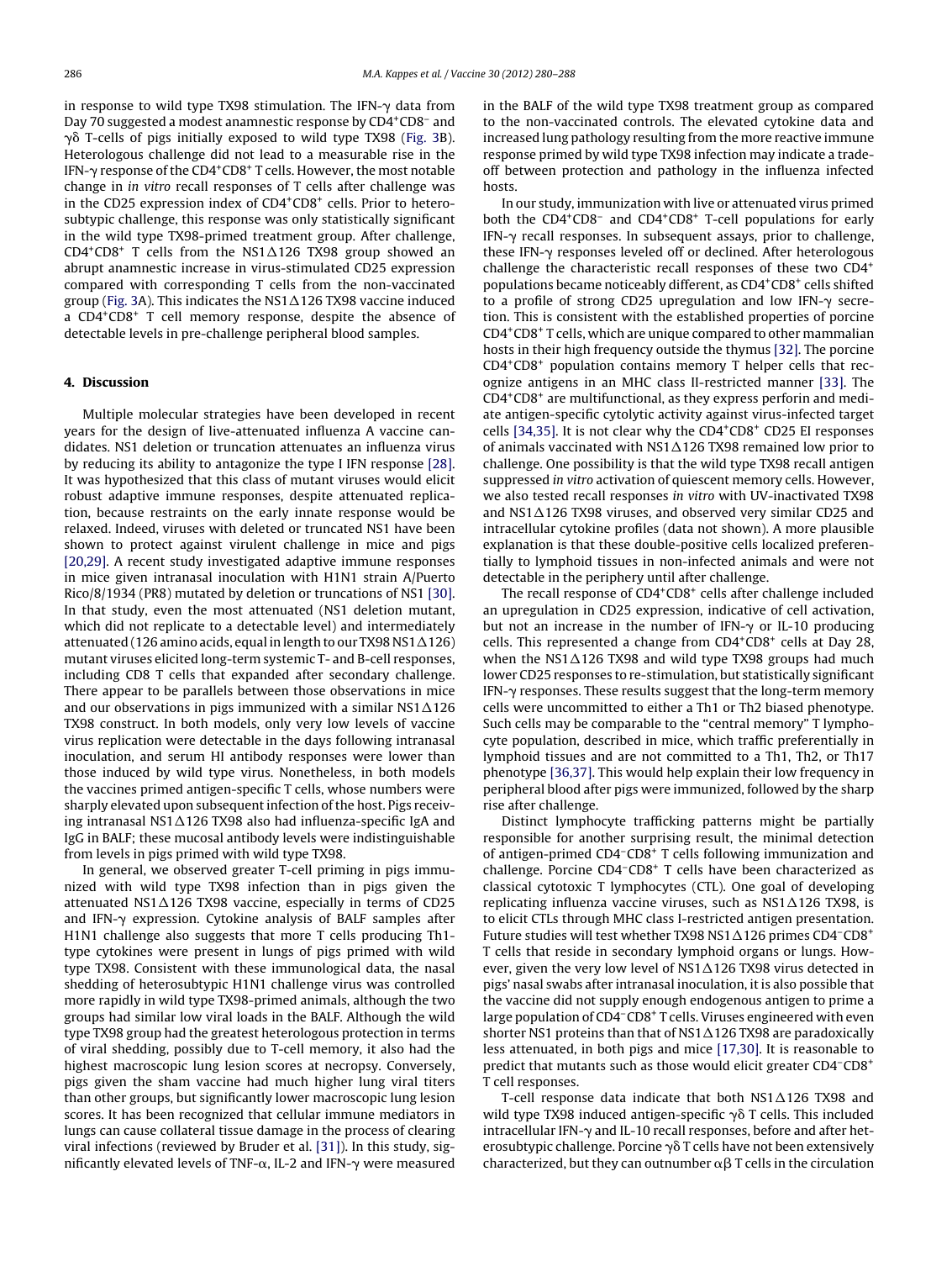<span id="page-7-0"></span>of young pigs [\[38\].](#page-8-0) Antigen-specific memory  $\gamma$ ò T-cell responses were previously reported in pigs inoculated with porcine reproduc-tive and respiratory syndrome virus [\[39\].](#page-8-0) The potential of  $\gamma$ õ T cells to protect against influenza infection is not known. In our study, the treatment group with the greatest protection against heterosubtypic challenge, pigs primed with wild type TX98, also had the most robust  $\gamma$  $\delta$  T-cell responses, suggesting these cells may have had a protective role.

Previous work showed that intranasal NS1 $\Delta$ 126 TX98 elicited significant IgG and IgA antibody titers in lungs, and the vaccine protected pigs against challenge with TX98 or a similar H3N2 strain [21]. In that study, NS1 $\Delta$ 126 TX98 vaccination conferred partial protection against the heterosubtypic IA04 challenge. Our present data provide insight into the cross-reactivity of T-cell epitopes in the TX98 vaccine virus and IA04 challenge virus. The two viruses both contain internal proteins encoded by the TRIG cassette, while HA and NA subtypes are mismatched (H3N2 versus H1N1). Challenge with IA04 appears to have triggered anamnestic responses from T cells that had been primed by NS1 $\Delta$ 126 TX98 or wild type TX98 immunization [\(Fig.](#page-4-0) 3A). This is consistent with the concept that many influenza T-cell epitopes occur in internal proteins and are conserved between heterosubtypic viruses [\[40\].](#page-8-0) Our analyses of T-cell priming after vaccination point to CD4+ T cell populations as likely factors in NS1 $\Delta$ 126 TX98 vaccine-induced cross-protection, in addition to mucosal antibodies. The results show that highly attenuated SIV vaccines derived by truncating NS1 are capable of inducing broadly reactive cellular immunity and providing protection against strains with dissimilar surface antigens.

#### **Acknowledgements**

Authors wish to thank Michelle Harland, Deborah Adolphson, Ann Vorwald, Sarah Pohl, Dr. Laura Miller, Dr. Janice Ciacci-Zanella, and Dr. Eraldo Zanella for technical assistance and would also like to also thank Jason Huegel and Brian Pottebaum for animal caretaker assistance. Mention of trade names or commercial products in this article is solely for the purpose of providing specific information and does not imply recommendation or endorsement by the U.S. Department of Agriculture. Funding was provided by USDA-ARS.

#### **Appendix A. Supplementary data**

Supplementary data associated with this article can be found, in the online version, at [doi:10.1016/j.vaccine.2011.10.098.](http://dx.doi.org/10.1016/j.vaccine.2011.10.098)

#### **References**

- [1] Zhou NN, Senne DA, Landgraf JS, Swenson SL, Erickson G, Rossow K, et al. Genetic reassortment of avian, swine, and human influenza A viruses in American pigs. J Virol 1999;73(October (10)):8851–6.
- [2] Richt JA, Lager KM, Janke BH, Woods RD, Webster RG, Webby RJ. Pathogenic and antigenic properties of phylogenetically distinct reassortant H3N2 swine influenza viruses cocirculating in the United States. J Clin Microbiol 2003;41(July (7)):3198–205.
- Vincent AL, Lager KM, Ma W, Lekcharoensuk P, Gramer MR, Loiacono C, et al. Evaluation of hemagglutinin subtype 1 swine influenza viruses from the United States. Vet Microbiol 2006;118(December (3–4)):212–22.
- [4] Karasin AI, Carman S, Olsen CW. Identification of human H1N2 and humanswine reassortant H1N2 and H1N1 influenza A viruses among pigs in Ontario, Canada (2003 to 2005). J Clin Microbiol 2006;44(March (3)):1123–6.
- [5] Ma W, Gramer M, Rossow K, Yoon KJ. Isolation and genetic characterization of new reassortant H3N1 swine influenza virus from pigs in the midwestern United States. J Virol 2006;80(May (10)):5092–6.
- Vincent AL, Ma W, Lager KM, Janke BH, Richt JA. Swine influenza viruses a North American perspective. Adv Virus Res 2008;72:127–54.
- [7] Ma W, Vincent AL, Gramer MR, Brockwell CB, Lager KM, Janke BH, et al. Identification of H2N3 influenza A viruses from swine in the United States. Proc Natl Acad Sci USA 2007;104(December (52)):20949–54.
- [8] Peiris JS, Poon LL, Guan Y. Emergence of a novel swine-origin influenza A virus (S-OIV) H1N1 virus in humans. J Clin Virol 2009;45(July (3)):169–73.
- [9] Neumann G, Noda T, Kawaoka Y. Emergence and pandemic potential of swine-origin H1N1 influenza virus. Nature 2009;459(June (7249)): 931–9.
- [10] Zweerink HJ, Courtneidge SA, Skehel JJ, Crumpton MJ, Askonas BA. Cytotoxic T cells kill influenza virus infected cells but do not distinguish between serologically distinct type A viruses. Nature 1977;267(May (5609)):354-6.
- [11] Tu W, Mao H, Zheng J, Liu Y, Chiu SS, Qin G, et al. lymphocytes established by seasonal human influenza cross-react against 2009 pandemic H1N1 influenza virus. J Virol 2010;84(July (13)):6527–35.
- [12] Kees U, Krammer PH. Most influenza A virus-specific memory cytotoxic T lymphocytes react with antigenic epitopes associated with internal virus determinants. J Exp Med 1984;159(February (2)):365–77.
- [13] Yewdell JW, Bennink JR, Smith GL, Moss B, Influenza A. virus nucleoprotein is a major target antigen for cross-reactive anti-influenza A virus cytotoxic T lymphocytes. Proc Natl Acad Sci USA 1985;82(March (6)): 1785–9.
- [14] Gras S, Kedzierski L, Valkenburg SA, Laurie K, Liu YC, Denholm JT, et al. Cross-reactive CD8+ T-cell immunity between the pandemic H1N1-2009 and H1N1-1918 influenza A viruses. Proc Natl Acad Sci USA 2010;107(July (28)):12599–604.
- [15] McMichael AJ, Gotch FM, Noble GR, Beare PA. Cytotoxic T-cell immunity to influenza. N Engl J Med 1983;309(July (1)):13–7.
- [16] Van Reeth K, Braeckmans D, Cox E, Van Borm S, van den Berg T, Goddeeris B, et al. Prior infection with an H1N1 swine influenza virus partially protects pigs against a low pathogenic H5N1 avian influenza virus. Vaccine 2009;27(October  $(45)$ :6330-9.
- [17] Solorzano A, Webby RJ, Lager KM, Janke BH, Garcia-Sastre A, Richt JA. Mutations in the NS1 protein of swine influenza virus impair anti-interferon activity and confer attenuation in pigs. J Virol 2005;79(June (12)):7535–43.
- [18] Masic A, Babiuk LA, Zhou Y. Reverse genetics-generated elastase-dependent swine influenza viruses are attenuated in pigs. J Gen Virol 2009;90(February (Pt 2)):375–85.
- [19] Pena L, Vincent AL, Ye J, Ciacci-Zanella JR, Angel M, Lorusso A, et al. Modifications in the polymerase genes of a swine-like triple-reassortant influenza virus to generate live attenuated vaccines against 2009 pandemic H1N1 viruses. J Virol 2011;85(January (1)):456–69.
- [20] Richt JA, Lekcharoensuk P, Lager KM, Vincent AL, Loiacono CM, Janke BH, et al. Vaccination of pigs against swine influenza viruses by using an NS1-truncated modified live-virus vaccine. J Virol 2006;80(November (22)): 11009–18.
- [21] Vincent AL, Ma W, Lager KM, Janke BH, Webby RJ, Garcia-Sastre A, et al. Efficacy of intranasal administration of a truncated NS1 modified live influenza virus vaccine in swine. Vaccine 2007;25(November (47)):7999–8009.
- [22] Masic A, Lu X, Li J, Mutwiri GK, Babiuk LA, Brown EG, et al. Immunogenicity and protective efficacy of an elastase-dependent live attenuated swine influenza virus vaccine administered intranasally in pigs. Vaccine 2010;28(October (43)):7098–108.
- [23] Webby RJ, Rossow K, Erickson G, Sims Y, Webster R, Multiple lineages of antigenically and genetically diverse influenza A virus co-circulate in the United States swine population. Virus Res 2004;103(July (1–2)): 67–73.
- [24] Lorusso A, Vincent AL, Harland ML, Alt D, Bayles DO, Swenson SL, et al. Genetic and antigenic characterization of H1 influenza viruses from United States swine from 2008. J Gen Virol 2010;(December 22).
- [25] Reed LJ, Muench H. A simple method of estimating fifty per cent end points. American Journal of Hygiene 1938;27:5.
- [26] Halbur PG, Paul PS, Frey ML, Landgraf J, Eernisse K, Meng XJ, et al. Comparison of the pathogenicity of two US porcine reproductive and respiratory syndrome virus isolates with that of the Lelystad virus. Vet Pathol 1995;32(November (6)):648–60.
- [27] Palmer DF, Coleman MT, Dowdle WD, Schild GO. Advanced laboratory techniques for influenza diagnosis. Immunology series no. 6. Washington, DC: U.S. Dept. of Health, Education, and Welfare; 1975.
- [28] Garcia-Sastre A, Egorov A, Matassov D, Brandt S, Levy DE, Durbin JE, et al. Influenza A virus lacking the NS1 gene replicates in interferon-deficient systems. Virology 1998;252(December (2)):324–30.
- [29] Falcon AM, Fernandez-Sesma A, Nakaya Y, Moran TM, Ortin J, Garcia-Sastre A. Attenuation and immunogenicity in mice of temperature-sensitive influenza viruses expressing truncated NS1 proteins. J Gen Virol 2005;86(October (Pt 10)):2817–21.
- [30] Mueller SN, Langley WA, Carnero E, Garcia-Sastre A, Ahmed R. Immunization with live attenuated influenza viruses that express altered NS1 proteins results in potent and protective memory CD8+ T-cell responses. J Virol 2010;84(February (4)):1847–55.
- [31] Bruder D, Srikiatkhachorn A, Enelow RI. Cellular immunity and lung injury in respiratory virus infection. Viral Immunol 2006;19(Summer (2)):147–55.
- Saalmuller A, Reddehase MJ, Buhring HJ, Jonjic S, Koszinowski UH. Simultaneous expression of CD4 and CD8 antigens by a substantial proportion of resting porcine T lymphocytes. Eur J Immunol 1987;17(September (9)):1297–301.
- [33] Charerntantanakul W, Roth JA. Biology of porcine T lymphocytes. Anim Health Res Rev 2006;7(June–December (1–2)):81–96.
- [34] De Bruin TG, Van Rooij EM, De Visser YE, Bianchi AT. Cytolytic function for pseudorabies virus-stimulated porcine CD4+ CD8dull+ lymphocytes. Viral Immunol 2000;13(4):511–20.
- [35] Denyer MS, Wileman TE, Stirling CM, Zuber B, Takamatsu HH. Perforin expression can define CD8 positive lymphocyte subsets in pigs allowing phenotypic